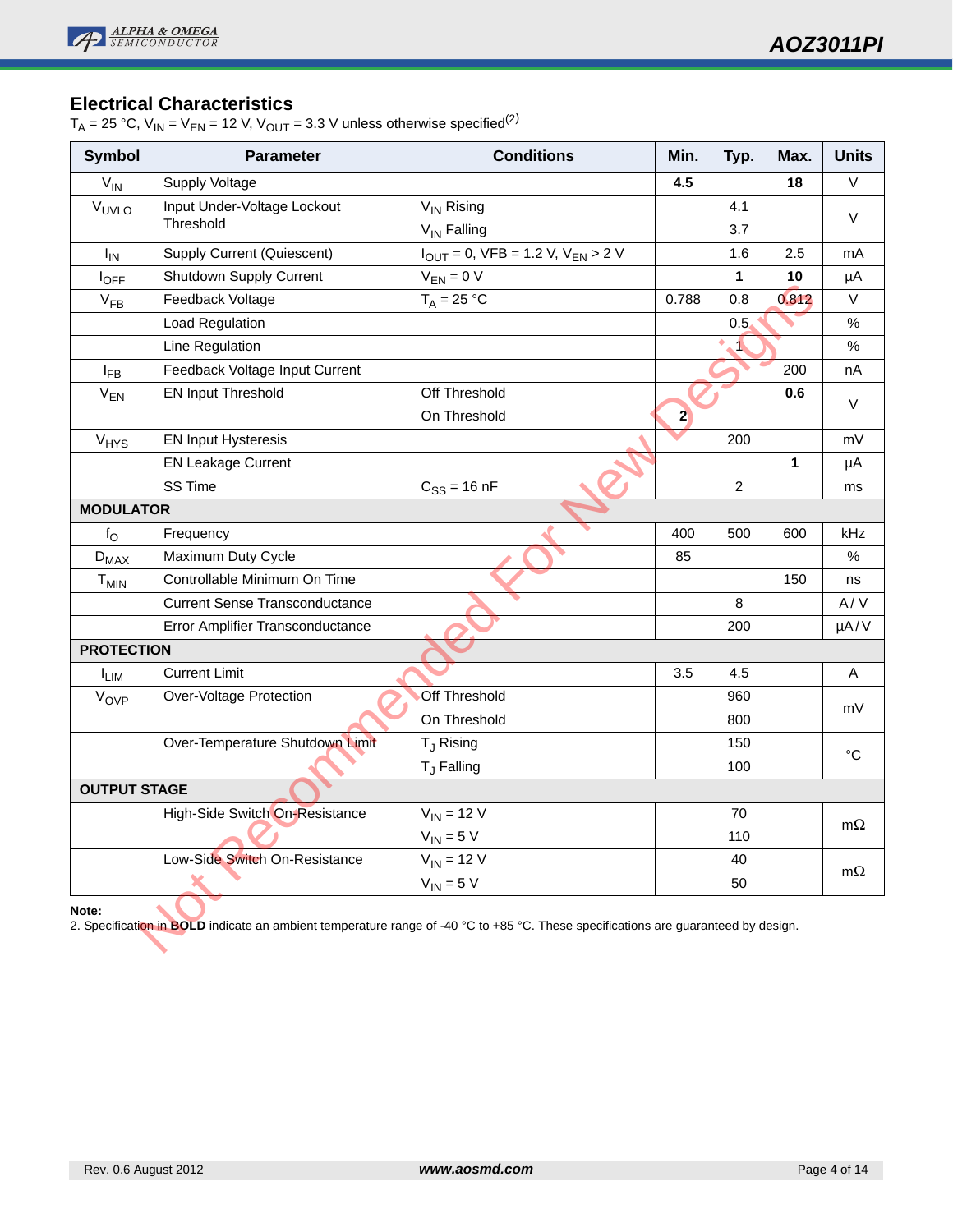

# **Typical Performance Characteristics**

Circuit of Figure 1.  $T_A = 25 °C$ ,  $V_{IN} = V_{EN} = 12 V$ ,  $V_{OUT} = 3.3 V$  unless otherwise specified.

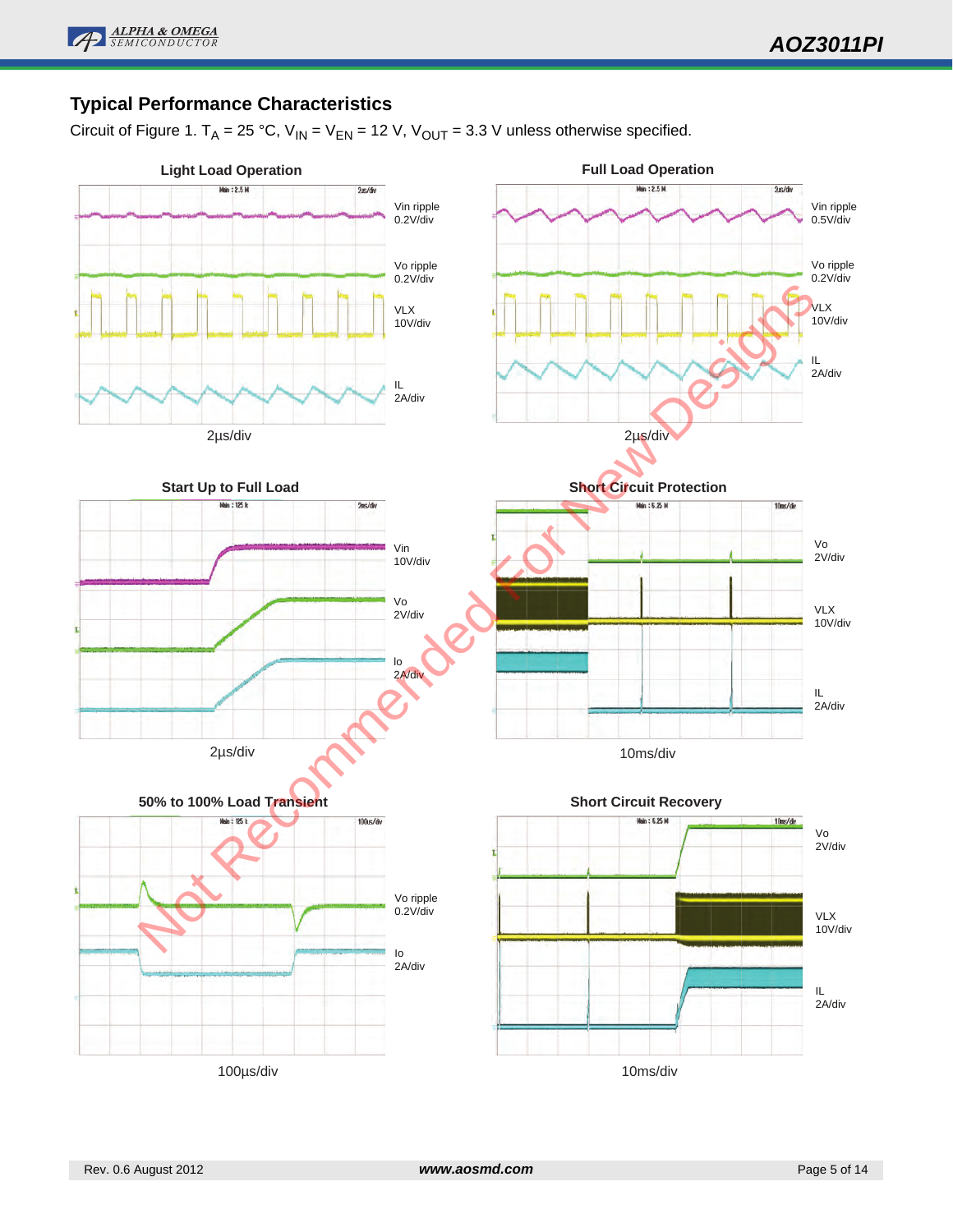

# **Efficiency**



### **Detailed Description**

The AOZ3011PI is a current-mode step down regulator with an integrated high-side PMOS switch and a low-side NMOS switch. The AOZ3011PI operates from a 4.5 V to 18 V input voltage range and supplies up to 3 A of load current. Features include enable control, power-on reset, input under voltage lockout, output over voltage protection, external soft-start and thermal shut down.

The AOZ3011PI is available in an exposed pad SO-8 package.

#### **Enable and Soft Start**

The AOZ3011PI has an external soft start feature to limit in-rush current and ensure the output voltage ramps up smoothly to regulation voltage. The soft start process begins when the input voltage rises to 4.1 V and voltage on the EN pin is HIGH. In the soft start process, the FB voltage is ramped to follow the voltage of the soft start pin until it reaches 0.8 V. The voltage of the soft-start pin is charged by an internal 5 µA current.

The EN pin of the AOZ3011PI is active high. Connect the EN pin to VIN if the enable function is not used. Pulling EN to ground will disable the AOZ3011PI. Do not leave EN open. The voltage on the EN pin must be above 2 V to enable the AOZ3011PI. When the EN pin voltage falls below 0.6 V, the AOZ3011PI is disabled.

### **Steady-State Operation**

Under heavy load steady-state conditions, the converter operates in fixed frequency and Continuous-Conduction Mode (CCM).

The AOZ3011PI integrates an internal P-MOSFET as the high-side switch. Inductor current is sensed by amplifying the voltage drop across the drain to source of the high side power MOSFET. Output voltage is divided down by the external voltage divider at the FB pin. The difference of the FB pin voltage and reference voltage is amplified by the internal transconductance error amplifier. The error voltage, which shows on the COMP pin, is compared against the current signal, which is the sum of inductor current signal and ramp compensation signal, at the PWM comparator input. If the current signal is less than the error voltage, the internal high-side switch is on. The inductor current flows from the input through the inductor to the output. When the current signal exceeds the error voltage, the high-side switch is off. The inductor current is freewheeling through the internal low-side N-MOSFET switch to output. The internal adaptive FET driver guarantees no turn on overlap of both the high-side and the low-side switch.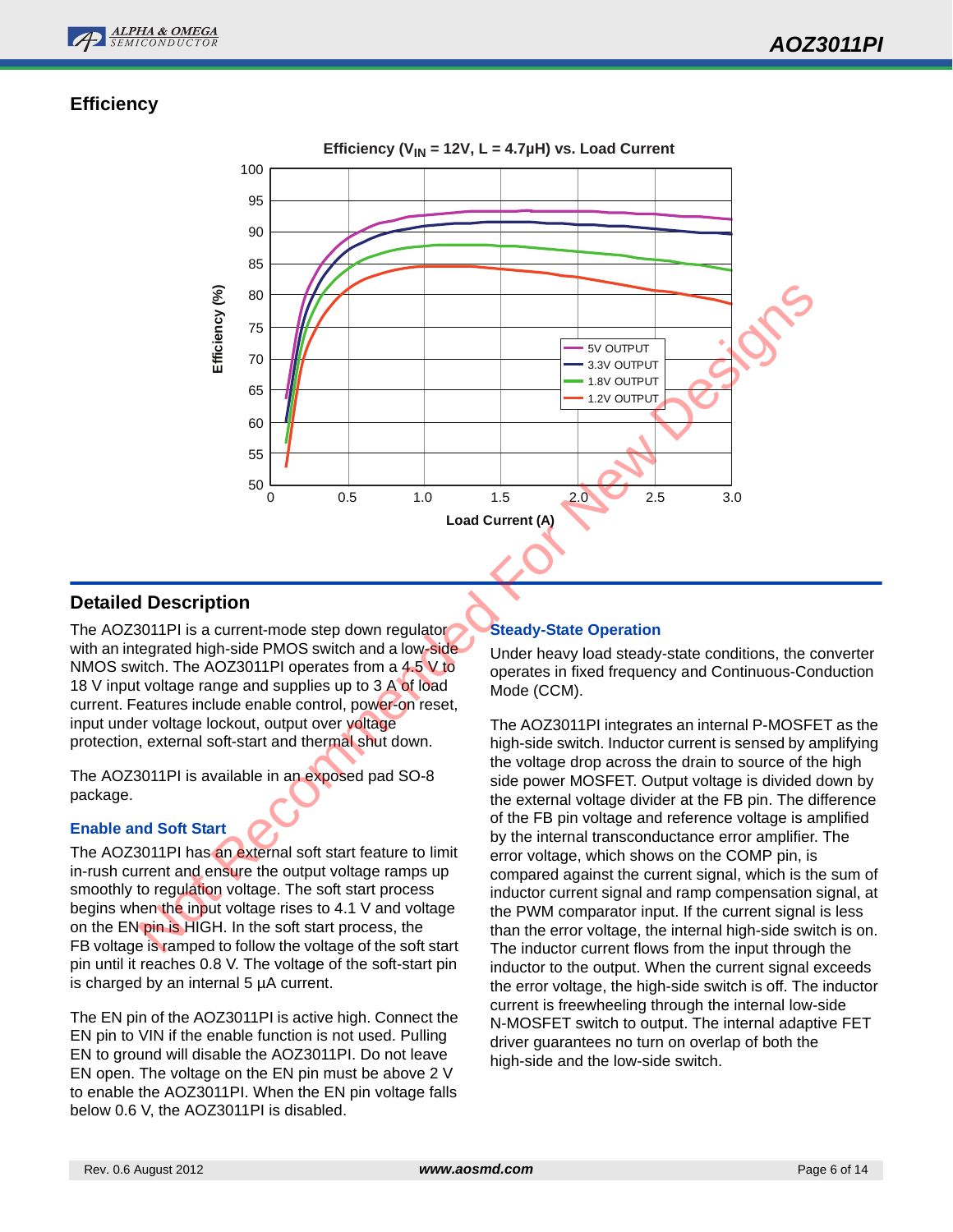

Compared with regulators using freewheeling Schottky diodes, the AOZ3011PI uses a freewheeling NMOSFET to realize synchronous rectification. This greatly improves the converter efficiency and reduces power loss in the low-side switch.

The AOZ3011PI uses a P-Channel MOSFET as the high-side switch. This saves the bootstrap capacitor normally seen in a circuit using an NMOS switch. It also allows 100 % turn-on of the high-side switch to achieve linear regulation mode of operation. The minimum voltage drop from  $V_{\text{IN}}$  to  $V_{\text{O}}$  is the load current times DC resistance of the MOSFET plus DC resistance of the buck inductor. It can be calculated by equation below:

$$
V_{O\_MAX} = V_{IN} - I_O \times R_{DS(ON)}
$$

*where;*

 $V_{\text{O}~\text{MAX}}$  is the maximum output voltage,  $V_{1N}$  is the input voltage from 4.5 V to 18 V,  $I_{\Omega}$  is the output current from 0 A to 3 A, and  $R_{DS(ON)}$  is the on resistance of the internal MOSFET.

### **Output Voltage Programming**

Output voltage can be set by feeding back the output to the FB pin using a resistor divider network as shown in Figure 1. The resistor divider network includes  $R_1$  and  $R<sub>2</sub>$ . Usually, a design is started by picking a fixed  $R<sub>2</sub>$ value and calculating the required  $R_1$  with the equation below:

| $V_{O} = 0.8 \times \left(1 + \frac{R_{1}}{R_{2}}\right)$ |  |  |
|-----------------------------------------------------------|--|--|
|-----------------------------------------------------------|--|--|

Some standard value of  $R_1$  and  $R_2$  for the most common output voltages are listed in Table 1.

| $V_{O}(V)$    | $R_1$ (kΩ) | $R_2$ (k $\Omega$ ) |
|---------------|------------|---------------------|
| 0.8           | 1.0        | Open                |
| 1.2           | 4.99       | 10                  |
| 1.5           | 10         | 11.5                |
| 1.8           | 12.7       | 10.2                |
| $2.5^{\circ}$ | 21.5       | 10                  |
| 3.3           | 31.1       | 10                  |
| 5.0           | 52.3       | 10                  |

#### **Table 1.**

The combination of  $R_1$  and  $R_2$  should be large enough to avoid drawing excessive current from the output, which will cause power loss.

Since the switch duty cycle can be as high as 100 %, the maximum output voltage can be set as high as the input voltage minus the voltage drop on the upper PMOS and the inductor.

### **Protection Features**

The AOZ3011PI has multiple protection features to prevent system circuit damage under abnormal conditions.

#### **Over Current Protection (OCP)**

The sensed inductor current signal is also used for over current protection. Since the AOZ3011PI employs peak current mode control, the COMP pin voltage is proportional to the peak inductor current. The COMP pin voltage is limited to be between 0.4 V and 2.5 V internally. The peak inductor current is automatically limited cycle-by-cycle.

When the output is shorted to ground under fault conditions, the inductor current slowly decays during a switching cycle because the output voltage is 0 V. To prevent catastrophic failure, a secondary current limit is designed inside the AOZ3011PI. The measured inductor current is compared against a preset voltage which represents the current limit, between 3.5 A and 5.0 A. When the output current is greater than the current limit, the high side switch will be turned off. The converter will initiate a soft start once the over-current condition is resolved. Ulation mode of the MoSEV and Ulation control of the MoSEV and the peak include the second of the second of the Second to the MoSEV and the MoSEV and the MoSEV and the MoSEV and the MoSEV and the most include the second i

### **Power-On Reset (POR)**

A power-on reset circuit monitors the input voltage. When the input voltage exceeds 4.1 V, the converter starts operation. When input voltage falls below 3.7 V, the converter will be shut down.

### **Thermal Protection**

An internal temperature sensor monitors the junction temperature. The sensor shuts down the internal control circuit and high side PMOS if the junction temperature exceeds 150 ºC. The regulator will restart automatically under the control of the soft-start circuit when the junction temperature decreases to 100 ºC.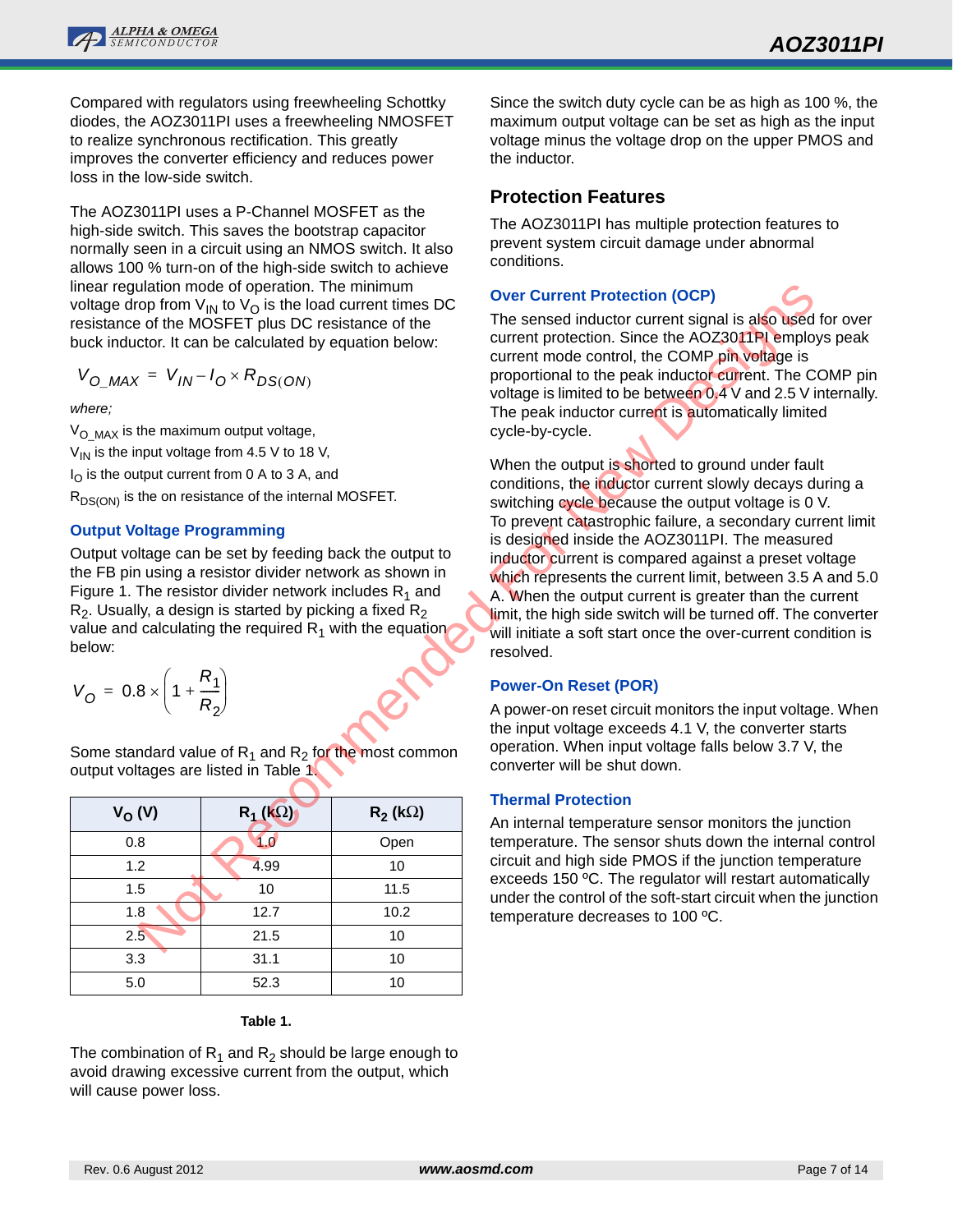

### **Application Information**

The basic AOZ3011PI application circuit is show in Figure 1. Component selection is explained below.

#### **Input Capacitor**

The input capacitor must be connected to the  $V_{IN}$  pin and the PGND pin of AOZ3011PI to maintain steady input voltage and filter out the pulsing input current. The voltage rating of input capacitor must be greater than maximum input voltage plus ripple voltage.

The input ripple voltage can be approximated by equation below:

$$
\Delta V_{IN} = \frac{I_O}{f \times C_{IN}} \times \left(1 - \frac{V_O}{V_{IN}}\right) \times \frac{V_O}{V_{IN}}
$$

Since the input current is discontinuous in a buck converter, the current stress on the input capacitor is another concern when selecting the capacitor. For a buck circuit, the RMS value of input capacitor current can be calculated by:

$$
I_{CIN\_RMS} = I_O \times \sqrt{\frac{V_O}{V_{IN}}} \left(1 - \frac{V_O}{V_{IN}}\right)
$$

if we let *m* equal the conversion ratio:

$$
\frac{V_O}{V_{IN}} = m
$$

The relationship between the input capacitor RMS current and voltage conversion ratio is calculated and shown in Figure 2 below. It can be seen that when  $V_{\Omega}$  is half of  $V_{1N}$ ,  $C_{1N}$  is under the worst current stress. The worst current stress on  $C_{1N}$  is 0.5 x  $C_{1N}$ .



**Figure 2. I<sub>CIN</sub> vs. Voltage Conversion Ratio** 

For reliable operation and best performance, the input capacitors must have a current rating higher than  $I_{\text{CIN-RMS}}$  at the worst operating conditions. Ceramic capacitors are preferred for input capacitors because of their low ESR and high current rating. Depending on the application circuits, other low ESR tantalum capacitors may be used. When selecting ceramic capacitors, X5R or X7R type dielectric ceramic capacitors should be used for their better temperature and voltage characteristics.

Note that the ripple current rating from capacitor manufactures are based on a certain operating life time. Further de-rating may need to be considered for long term reliability.

#### **Inductor**

The inductor is used to supply constant current to output when it is driven by a switching voltage. For a given input and output voltage, inductance and switching frequency together decide the inductor ripple current, which is:

$$
\Delta I_L = \frac{V_O}{f \times L} \sqrt{1 - \frac{V_O}{V_{IN}}}
$$

The peak inductor current is:

$$
L_{\text{peak}} = I_0 + \frac{\Delta I_L}{2}
$$

*I*

High inductance gives low inductor ripple current but requires larger size inductor to avoid saturation. Low ripple current reduces inductor core losses. It also reduces RMS current through inductor and switches, which results in less conduction loss. Usually, peak to peak ripple current on the inductor is designed to be 20 % to 40 % of output current.

When selecting the inductor, confirm it is able to handle the peak current without saturation at the highest operating temperature.

The inductor takes the highest current in a buck circuit. The conduction loss on the inductor needs to be checked for thermal and efficiency requirements.

Surface mount inductors in different shape and styles are available from Coilcraft, Elytone and Murata. Shielded inductors are small and radiate less EMI noise. However, they cost more than unshielded inductors. The choice depends on EMI requirement, price and size.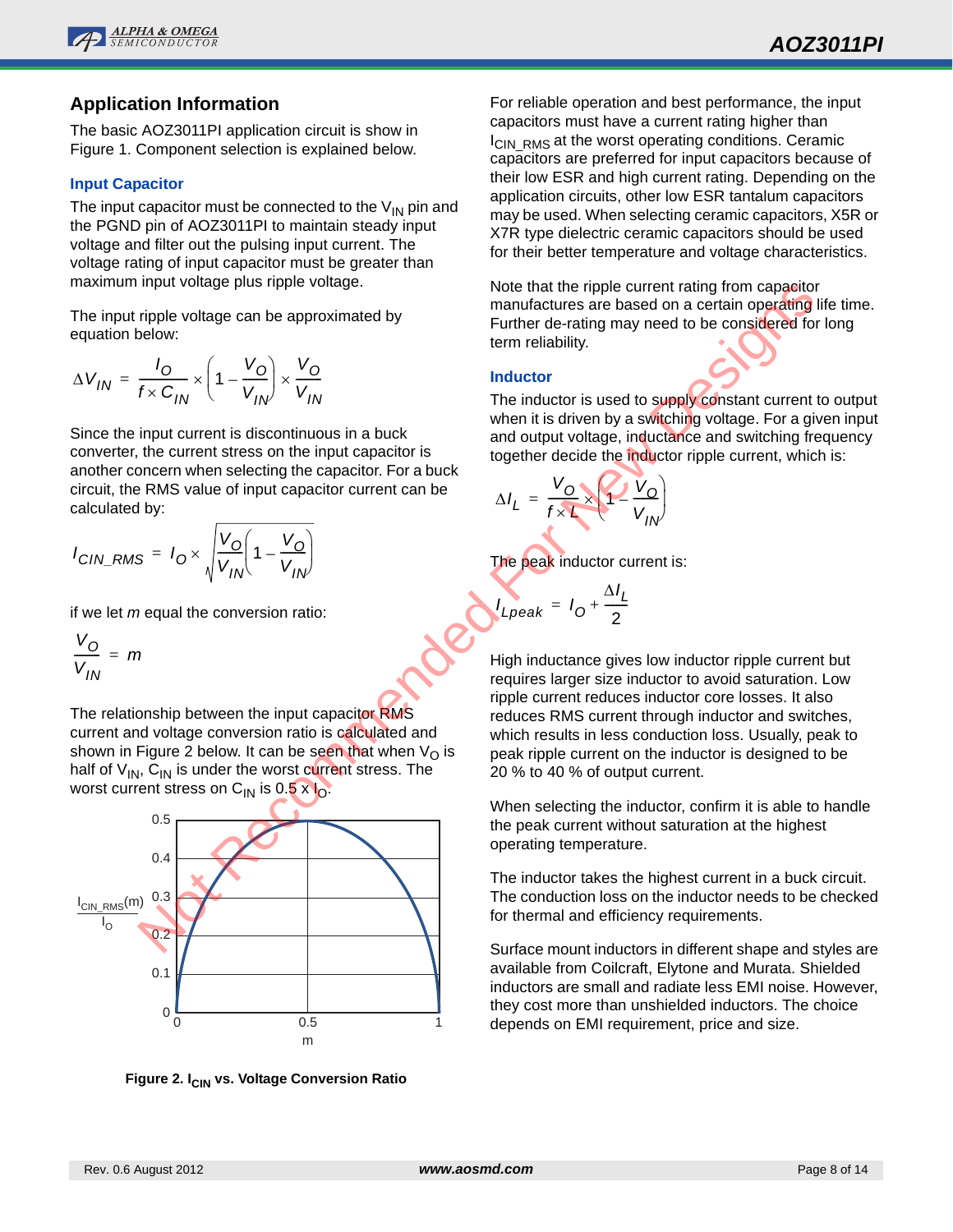

#### **Output Capacitor**

The output capacitor is selected based on the DC output voltage rating, output ripple voltage specification and ripple current rating.

The selected output capacitor must have a higher rated voltage specification than the maximum desired output voltage including ripple. De-rating needs to be considered for long term reliability.

Output ripple voltage specification is another important factor for selecting the output capacitor. In a buck converter circuit, output ripple voltage is determined by inductor value, switching frequency, output capacitor value and ESR. It can be calculated by the equation below:

$$
\Delta V_{\rm O} = \Delta I_L \times \left( ESR_{\rm CO} + \frac{1}{8 \times f \times C_{\rm O}} \right)
$$

*where,* 

 $C<sub>O</sub>$  is output capacitor value, and

 $ESR<sub>CO</sub>$  is the equivalent series resistance of the output capacitor.

When a low ESR ceramic capacitor is used as the output capacitor, the impedance of the capacitor at the switching frequency dominates. Output ripple is mainly caused by capacitor value and inductor ripple current. The output ripple voltage calculation can be simplified to:

$$
\Delta V_{\rm O} = \Delta I_L \times \frac{1}{8 \times f \times C_{\rm O}}
$$

If the impedance of ESR at switching frequency dominates, the output ripple voltage is mainly decided by capacitor ESR and inductor ripple current. The output ripple voltage calculation can be further simplified to:

$$
\Delta V_{\rm O} = \Delta I_L \times ESR_{\rm CO}
$$

For lower output ripple voltage across the entire operating temperature range, X5R or X7R dielectric type of ceramic, or other low ESR tantalum capacitors are recommended as output capacitors.

In a buck converter, output capacitor current is continuous. The RMS current of output capacitor is decided by the peak to peak inductor ripple current. It can be calculated by:

$$
I_{CO\_RMS} = \frac{\Delta I_L}{\sqrt{12}}
$$

Usually, the ripple current rating of the output capacitor is a smaller issue because of the low current stress. When the buck inductor is selected to be very small and inductor ripple current is high, the output capacitor could be overstressed.

#### **Loop Compensation**

The AOZ3011PI employs peak current mode control for ease of use and fast transient response. Peak current mode control eliminates the double pole effect of the output L&C filter. It also greatly simplifies the compensation loop design.

With peak current mode control, the buck power stage can be simplified to be a one-pole and one-zero system in frequency domain. The pole is dominant pole can be calculated by:

$$
f_{P1} = \frac{1}{2\pi \times C_0 \times R_1}
$$

The zero is a **ESR** zero due to the output capacitor and its ESR. It is can be calculated by:

$$
f_{Z1} \frac{1}{2\pi \times C_0 \times ESR_{CO}}
$$

*where;* 

 $C_{\Omega}$  is the output filter capacitor,

 $R<sub>L</sub>$  is load resistor value, and

 $ESR<sub>CO</sub>$  is the equivalent series resistance of output capacitor.

The compensation design shapes the converter control loop transfer function for the desired gain and phase. Several different types of compensation networks can be used with the AOZ3011PI. For most cases, a series capacitor and resistor network connected to the COMP pin sets the pole-zero and is adequate for a stable high-bandwidth control loop. by which is another inpendical solution is another inpendical solution is a compensation loop design.<br>
directing the output capacitor, has buck the compensation loop design.<br>
direction as extendined by the equation<br>  $\Lambda_L \$ 

In the AOZ3011PI, FB and COMP are the inverting input and the output of the internal error amplifier. A series R and C compensation network connected to COMP provides one pole and one zero. The pole is:

$$
f_{P2} = \frac{G_{EA}}{2\pi \times C_C \times G_{VEA}}
$$

*where;*

 $G_{EA}$  is the error amplifier transconductance, which is 200 x 10<sup>-6</sup> A/V,

 $G_{VFA}$  is the error amplifier voltage gain, which is 500 V/V, and  $C_{\text{C}}$  is the compensation capacitor in Figure 1.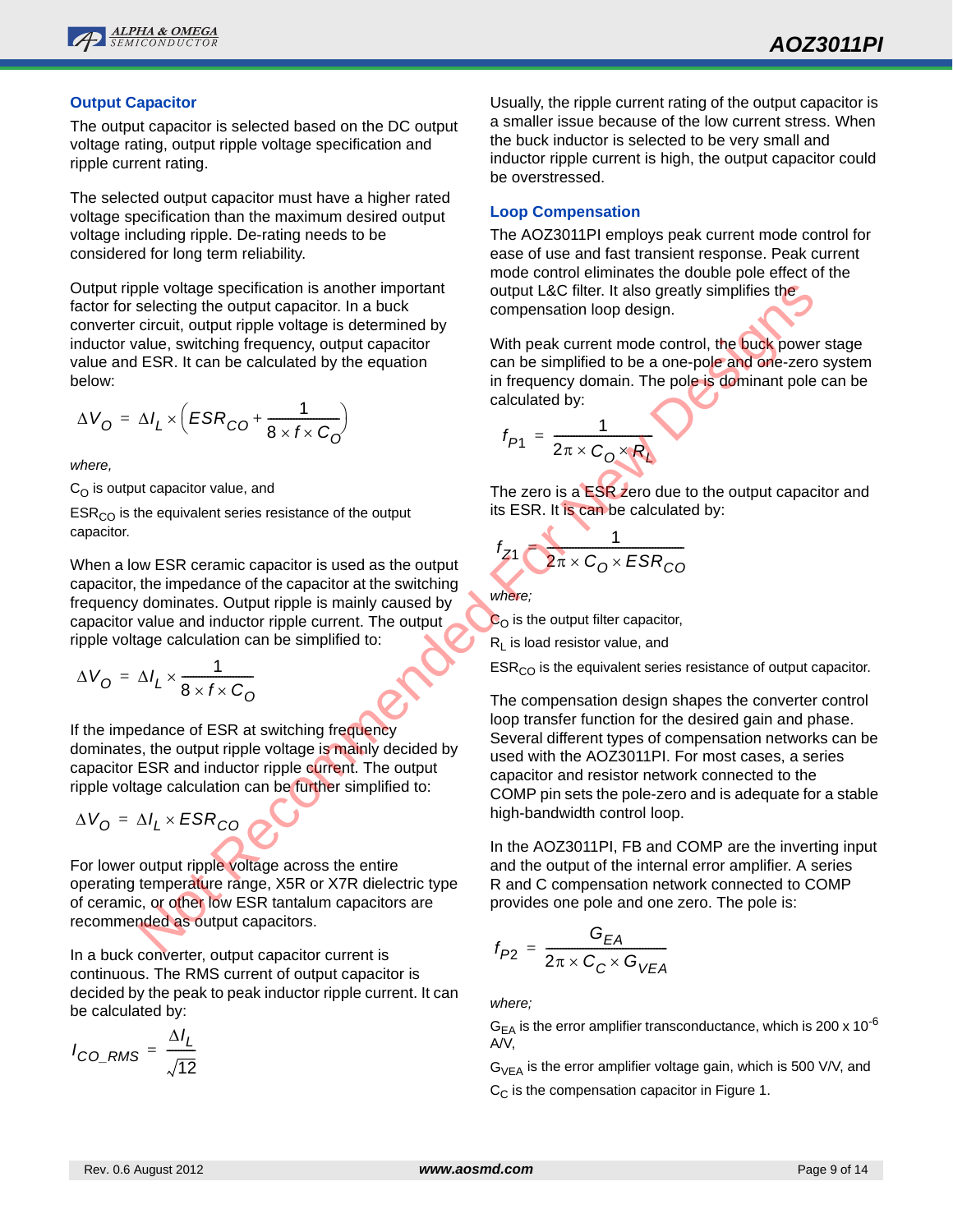

The zero given by the external compensation network, capacitor  $C_{\text{C}}$  and resistor  $R_{\text{C}}$ , is located at:

$$
f_{Z2} = \frac{1}{2\pi \times C_C \times R_C}
$$

To design the compensation circuit, a target crossover frequency  $f_C$  to close the loop must be selected. The system crossover frequency is where the control loop has unity gain. The crossover is the also called the converter bandwidth. Generally a higher bandwidth means faster response to load transients. However, the bandwidth should not be too high because of system stability concern. When designing the compensation loop, converter stability under all line and load condition must be considered. bandwidth. Generally a higher bandwidth is the dividend in the section of the bandwidth of the total band to the total band to the commended to set the bandwidth to be<br>
si a should hot be total bandwidth to be the bandwid

Usually, it is recommended to set the bandwidth to be equal or less than 1/10 of the switching frequency.

The strategy for choosing  $R_C$  and  $C_C$  is to set the cross over frequency with  $R<sub>C</sub>$  and set the compensator zero with  $C_C$ . Using selected crossover frequency,  $f_C$ , to calculate  $R_C$ :

$$
R_C = f_C \times \frac{V_O}{V_{FB}} \times \frac{2\pi \times C_C}{G_{EA} \times G_{CS}}
$$

*where;*

 $f_C$  is the desired crossover frequency. For best performance,  $f_C$  is set to be about 1/10 of the switching frequency;

 $V_{FB}$  is 0.8V,

 $G<sub>EA</sub>$  is the error amplifier transconductance, which is  $200 \times 10^{-6}$  A/V, and

 $G_{CS}$  is the current sense circuit transconductance, which is 8 A/V

The compensation capacitor  $C_{\rm C}$  and resistor R<sub>C</sub> together make a zero. This zero is put somewhere close to the dominate pole  $f_{p1}$  but lower than 1/5 of the selected crossover frequency.  $C_C$  can is selected by:

$$
C_C = \frac{1.5}{2\pi \times R_C \times f_{P1}}
$$

The above equation can be simplified to:

$$
C_C = \frac{C_0 \times R_L}{R_C}
$$

An easy-to-use application software which helps to design and simulate the compensation loop can be found at www.aosmd.com.

### **Thermal Management and Layout Considerations**

In the AOZ3011PI buck regulator circuit, high pulsing current flows through two circuit loops. The first loop starts from the input capacitors, to the VIN pin, to the LX pad, to the filter inductor, to the output capacitor and load, and then returns to the input capacitor through ground. Current flows in the first loop when the high side switch is on. The second loop starts from the inductor, to the output capacitors and load, to the low side NMOSFET. Current flows in the second loop when the low side NMOSFET is on.

In PCB layout, minimizing the area of the two loops will reduce the noise of the circuit and improves efficiency. A ground plane is strongly recommended to connect the input capacitor, the output capacitor, and the PGND pin of the AOZ3011PI.

In the AOZ3011PI buck regulator circuit, the major power dissipating components are the AOZ3011PI and the output inductor. The total power dissipation of converter circuit can be measured by input power minus output power:

$$
P_{total\_loss} = V_{IN} \times I_{IN} - V_0 \times I_0
$$

The power dissipation of the inductor can be approximately calculated by the output current and DCR value of the inductor:

$$
P_{inductor\_loss} = I_0^2 \times R_{inductor} \times 1.1
$$

The actual junction temperature can be calculated by the power dissipation in the AOZ3011PI and the thermal impedance from junction to ambient:

$$
T_{junction} = (P_{total\_loss} - P_{inductor\_loss}) \times \Theta_{JA}
$$

The maximum junction temperature of the AOZ3011PI is 150 ºC, which limits the maximum load current capability. Please see the thermal de-rating curves for maximum load current of the AOZ3011PI under different ambient temperature.

The thermal performance of the AOZ3011PI is strongly affected by the PCB layout. Care should be taken during the design process to ensure that the IC will operate under the recommended environmental conditions.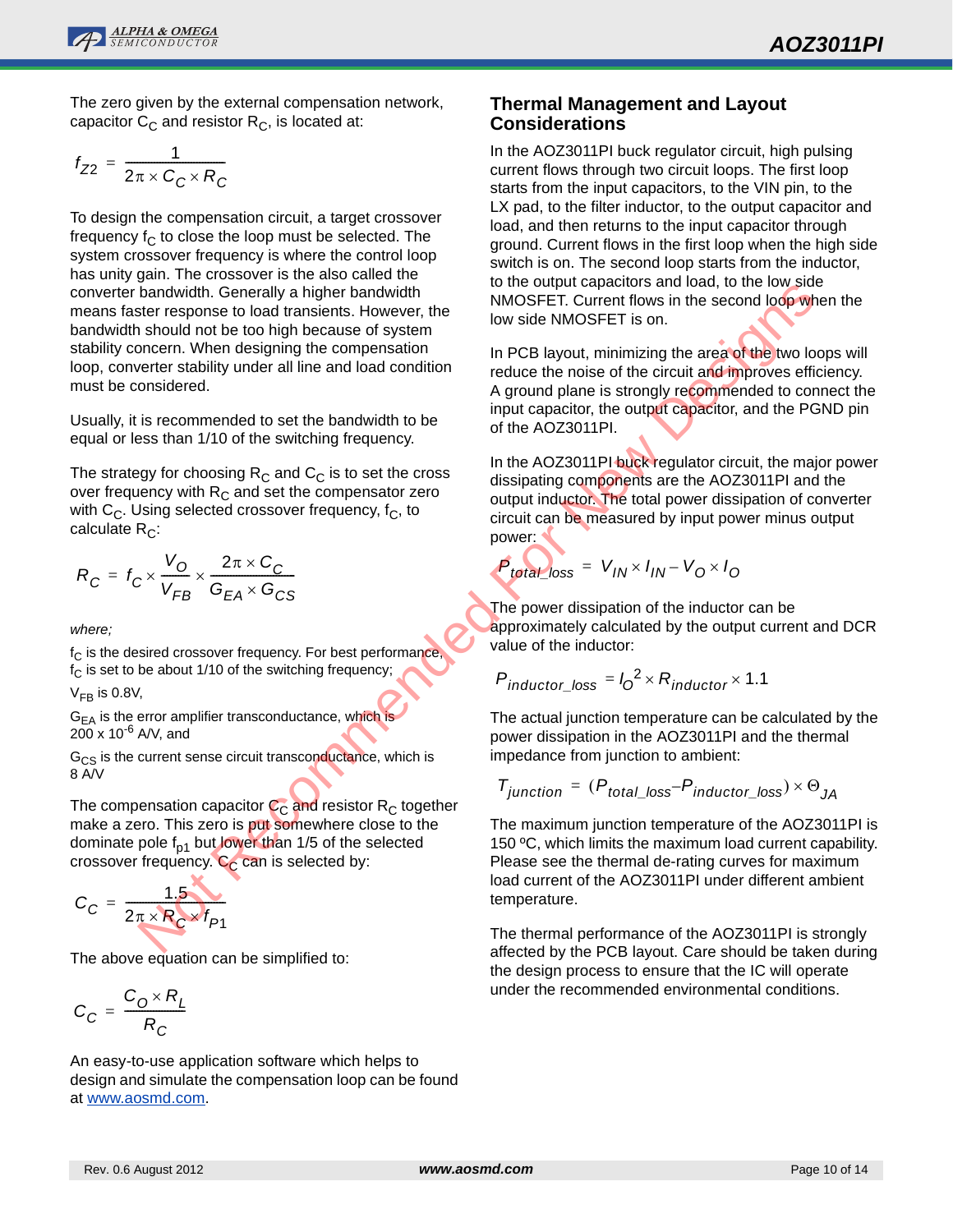

#### **Layout Considerations**

The AOZ3011PI is an exposed pad SO-8 package. Several layout tips are listed for the best electric and thermal performance.

- 1. The exposed pad (LX) is connected to the internal PFET and NFET drains. Connected a large copper plane to the LX pin to help thermal dissipation.
- 2. Do not use a thermal relief connection to the VIN pin or the PGND pin. Pour a maximized copper area to the PGND pin and the VIN pin to help thermal dissipation.
- 3. The input capacitor should be connected as close as possible to the VIN pin and the PGND pin.
- 4. A ground plane is preferred. If a ground plane is not used, separate PGND from AGND and only connect them at one point to avoid the PGND pin noise coupling to the AGND pin. Not Depin and the VIN pin to help thermal<br>ation.<br>The capacitor should be connected as close as<br>plus to the VIN pin and the PGND pin.<br>separate PGND from AGND and only connect<br>separate PGND from AGND and only connect<br>are poi
- 5. Make the current trace from the LX pad to L to Co to the PGND as short as possible.
- 6. Pour copper plane on all unused board area and connect it to stable DC nodes, like VIN, GND or VOUT.
- 7. Keep sensitive signal trace away from the LX pad.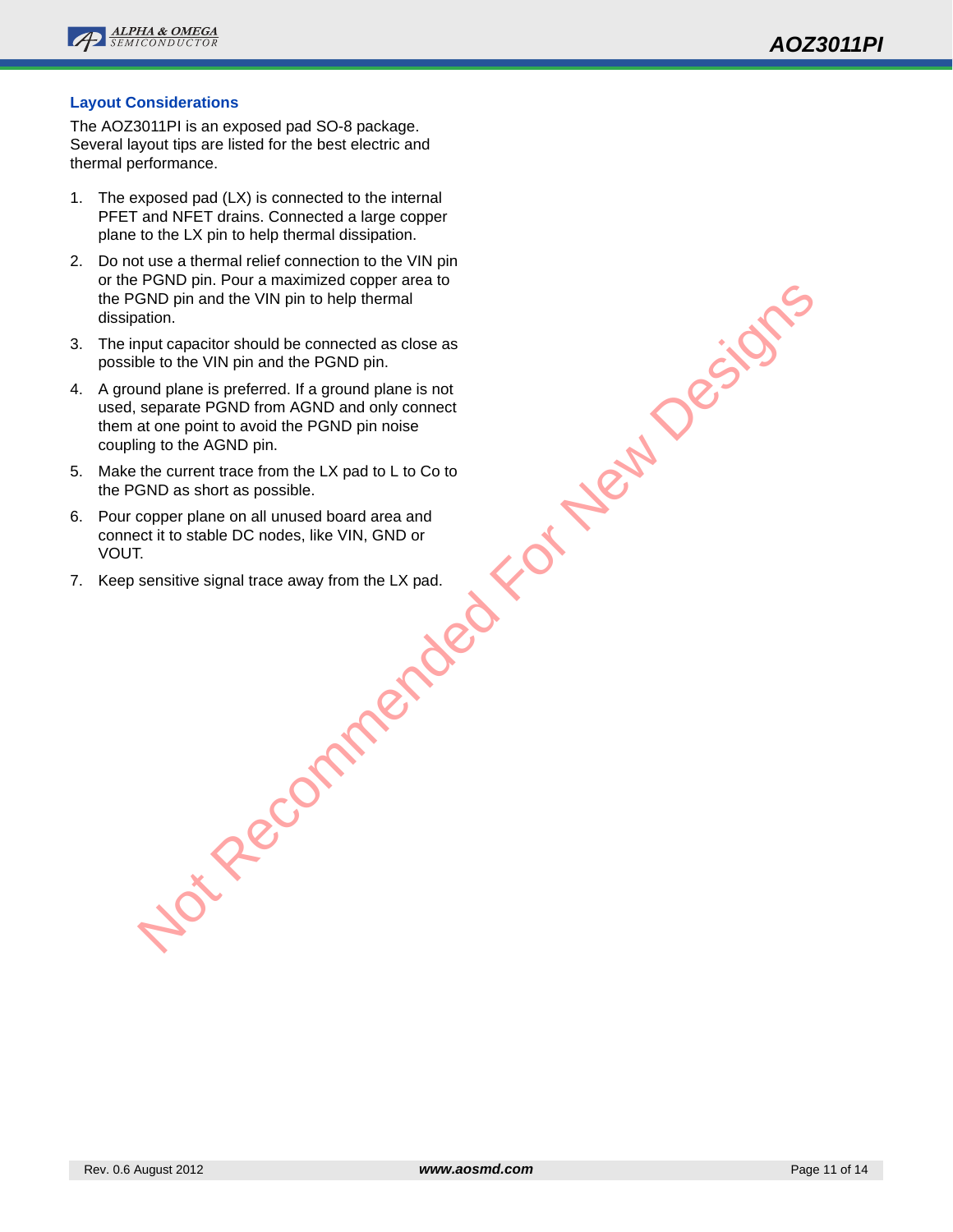

# **Package Dimensions, SO-8 EP1**



#### **Notes:**

- 1. Package body sizes exclude mold flash and gate burrs.
- 2. Dimension L is measured in gauge plane.
- 3. Tolerance 0.10mm unless otherwise specified.
- 4. Controlling dimension is millimeter, converted inch dimensions are not necessarily exact.
- 5. Die pad exposure size is according to lead frame design.
- 6. Followed from JEDEC MS-012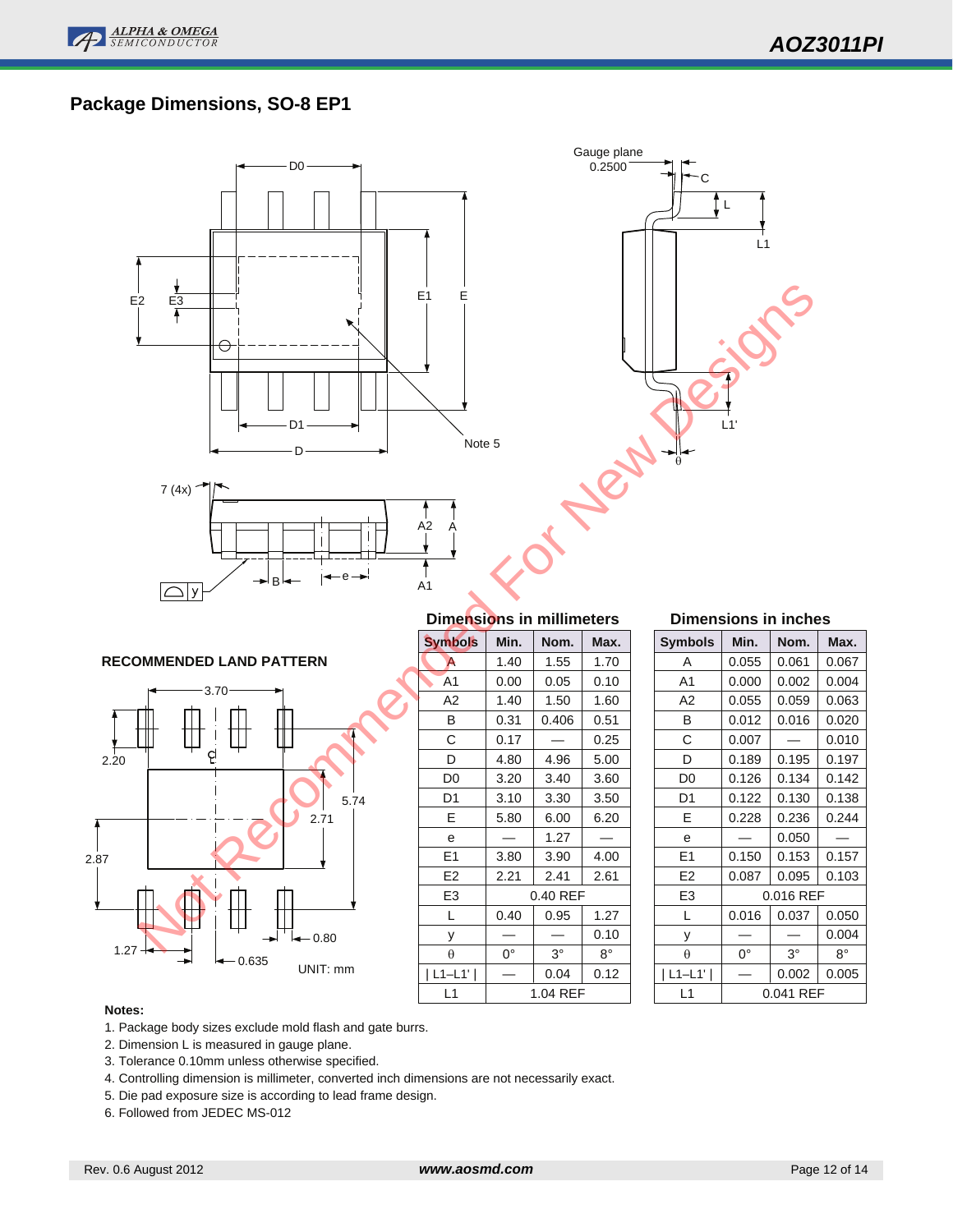# **Tape and Reel Dimensions, SO-8 EP1**